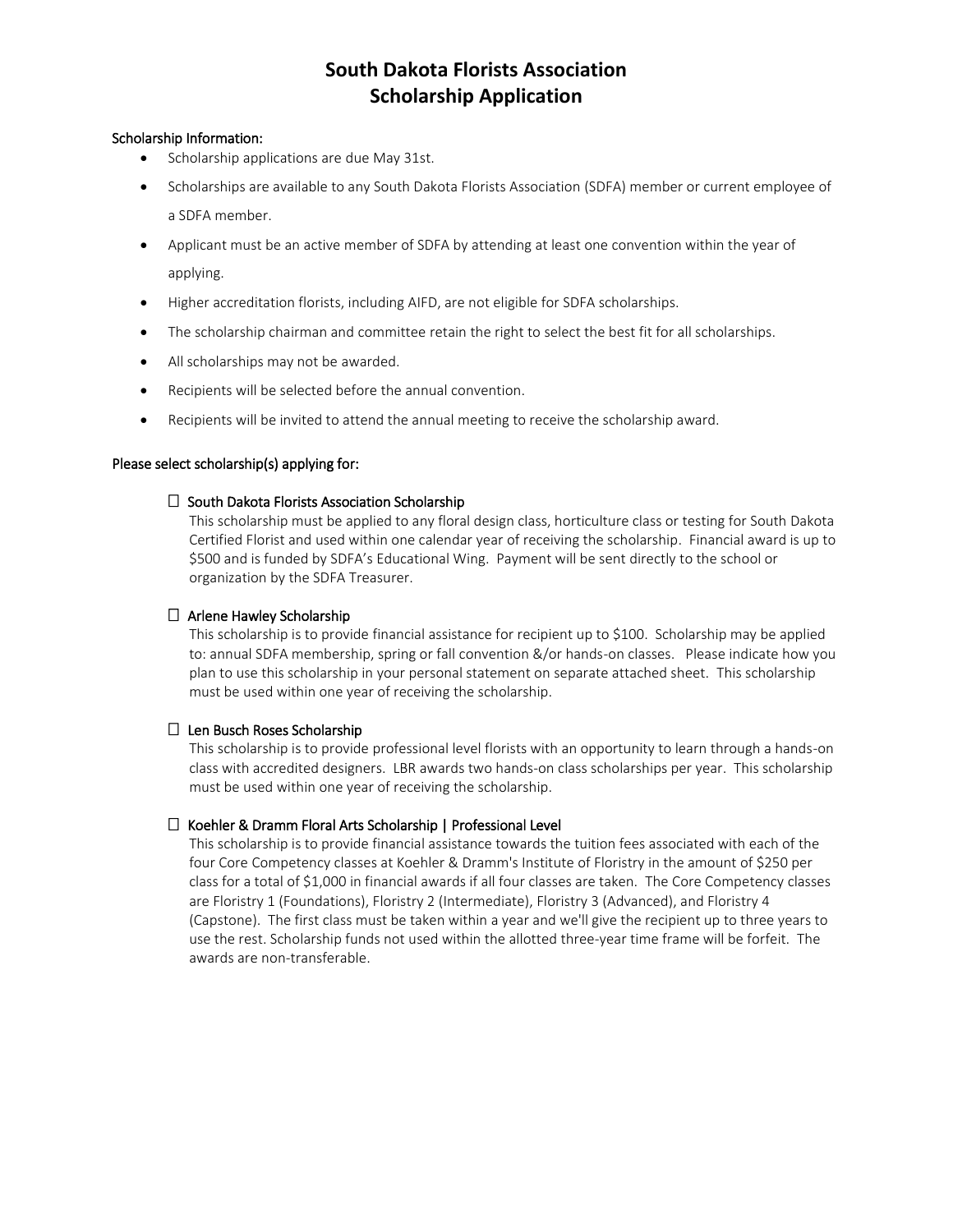#### $\Box$  Koehler & Dramm Floral Arts Scholarship | Student Level

Applicant does not need to be a member of South Dakota Florists Association to apply.

The Floral Arts Scholarship is awarded annually to one deserving high school student senior or recent graduate (within the last year from date of graduation) who has demonstrated a passion for flowers and design, a strong desire to expand their knowledge, and aspires to have a career in the floral industry.

The scholarship provides financial assistance towards the tuition fees associated with each of the following classes: Floristry 1 (Foundations), Floristry 2 (Intermediate), Corsages & Boutonnieres, Today's Tribute Designs and Potter's Bench Profits in the amount of \$200 per class to total \$1,000 in financial awards. There will be no exceptions to scholarship disbursement, awards are non-transferrable, and all five classes must be completed within three years of receiving the scholarship. Scholarship funds not used within the allotted three-year time frame will be forfeit.

To be considered, applicants must be a current high school senior or recent graduate, minimum of 18 years old or have parental consent, must enroll or be currently enrolled in coursework at the Koehler & Dramm Institute of Floristry (KDIOF), and must have declared intent to complete the Diploma of Floral Arts & Sciences (DOFAS) program. Applications must be submitted annually by the May 31st deadline. Any incomplete applications or those that do not meet all requirements will not be considered.

To apply, describe in writing why you would like to receive the Koehler & Dramm Floral Arts Scholarship, what your floral industry career goals are, how the scholarship would help you achieve them, and why you feel you are the best candidate.

Essays must be typed, single-spaced, and no more than one page in length. You must complete the included application form and return it with your essay.

#### Eligibility Guidelines:

Student must be a minimum of 18 years old or have parent/guardian consent.

Student must have declared intent to complete the DOFAS program.

Past recipients of the Ardith Beveridge, Floral Arts, or Tony Sciortino Scholarship are not eligible.

Past applicants who have not been awarded the scholarship may reapply.

Applications received after the annual deadline (May 31st) will not be considered.

Applications that do not meet all requirements or are incomplete will not be considered.

Scholarship award funds will be allocated as follows (no exceptions):

Recipient will be awarded \$200 towards each of the following classes: Floristry 1 - Foundations, Floristry 2 - Intermediate, Corsages & Boutonnieres, Today's Tribute Designs, and Potter's Bench Profits for a total award amount of \$1,000.

To maintain eligibility standings, the recipient must complete all aforementioned courses within three years of the date of scholarship award. Scholarship funds not used within this time frame will be forfeit. Scholarship awards are non-transferrable and may not be used for any other classes or combined with any other offers.

Requirements:

Please describe in writing why you would like to receive the Floral Arts Scholarship, what your floral industry career goals are, how the scholarship would help you achieve them, and why you feel you are the best candidate.

Essays must be typed, single spaced, and no more than one page in length.

| Applicant Signature:       | Date: |
|----------------------------|-------|
|                            |       |
| Parent/Guardian Signature: | Date: |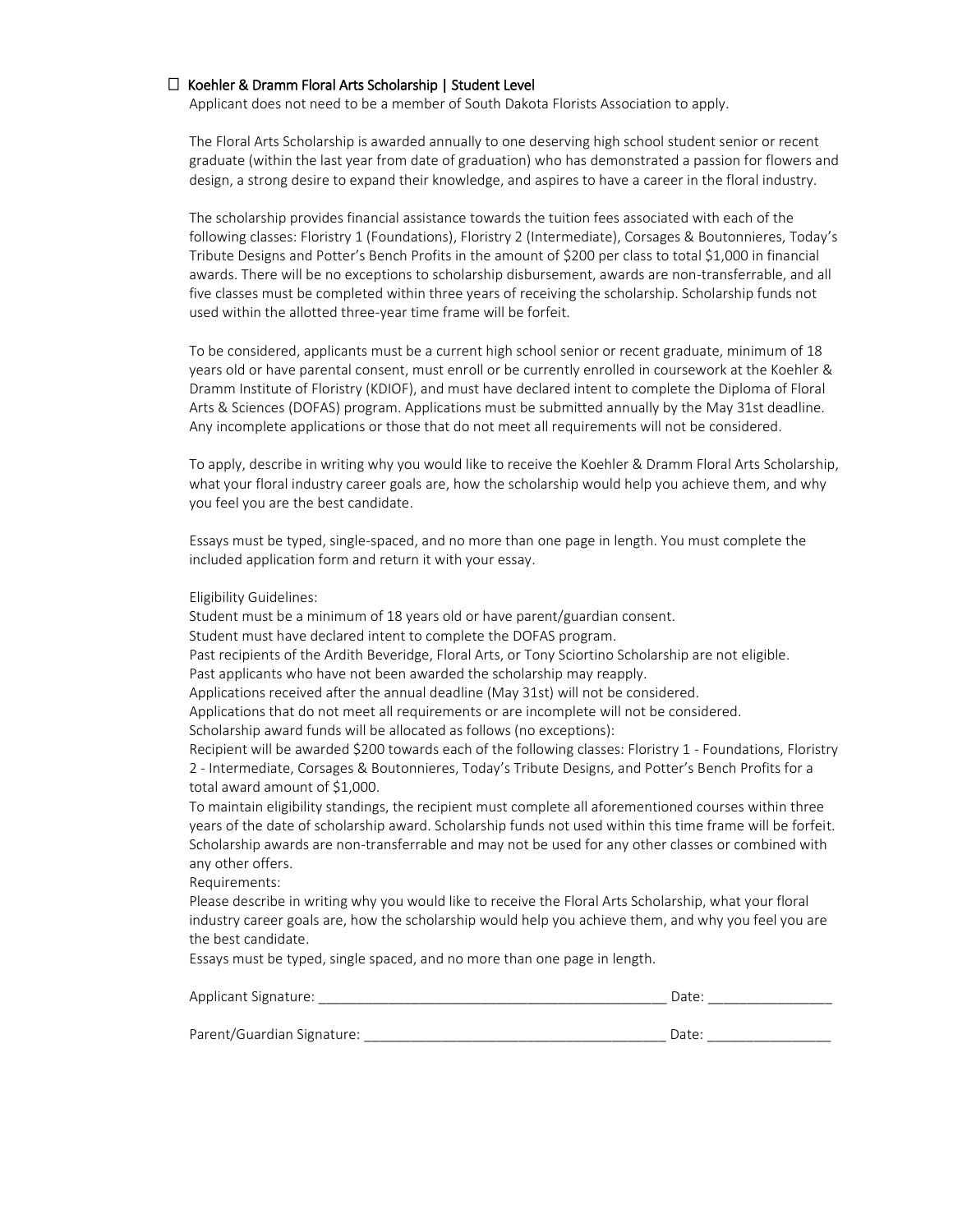# South Dakota Florist Association Scholarship Form

| <b>Education Information</b>                       |                                                                                  |  |                     |
|----------------------------------------------------|----------------------------------------------------------------------------------|--|---------------------|
|                                                    |                                                                                  |  |                     |
|                                                    |                                                                                  |  |                     |
|                                                    |                                                                                  |  |                     |
|                                                    | Expected Degree   Certificate and Completion Date: _____________________________ |  |                     |
| Employment Information   Most Recent First         |                                                                                  |  |                     |
| <b>Employer Name</b>                               | Job Title/Duties                                                                 |  | Dates of Employment |
|                                                    |                                                                                  |  |                     |
|                                                    |                                                                                  |  |                     |
|                                                    |                                                                                  |  |                     |
| What are your career goals in the floral industry? |                                                                                  |  |                     |
|                                                    |                                                                                  |  |                     |
|                                                    |                                                                                  |  |                     |
|                                                    |                                                                                  |  |                     |
|                                                    |                                                                                  |  |                     |
| What do you like best about the floral industry?   |                                                                                  |  |                     |
|                                                    |                                                                                  |  |                     |
|                                                    |                                                                                  |  |                     |
|                                                    |                                                                                  |  |                     |